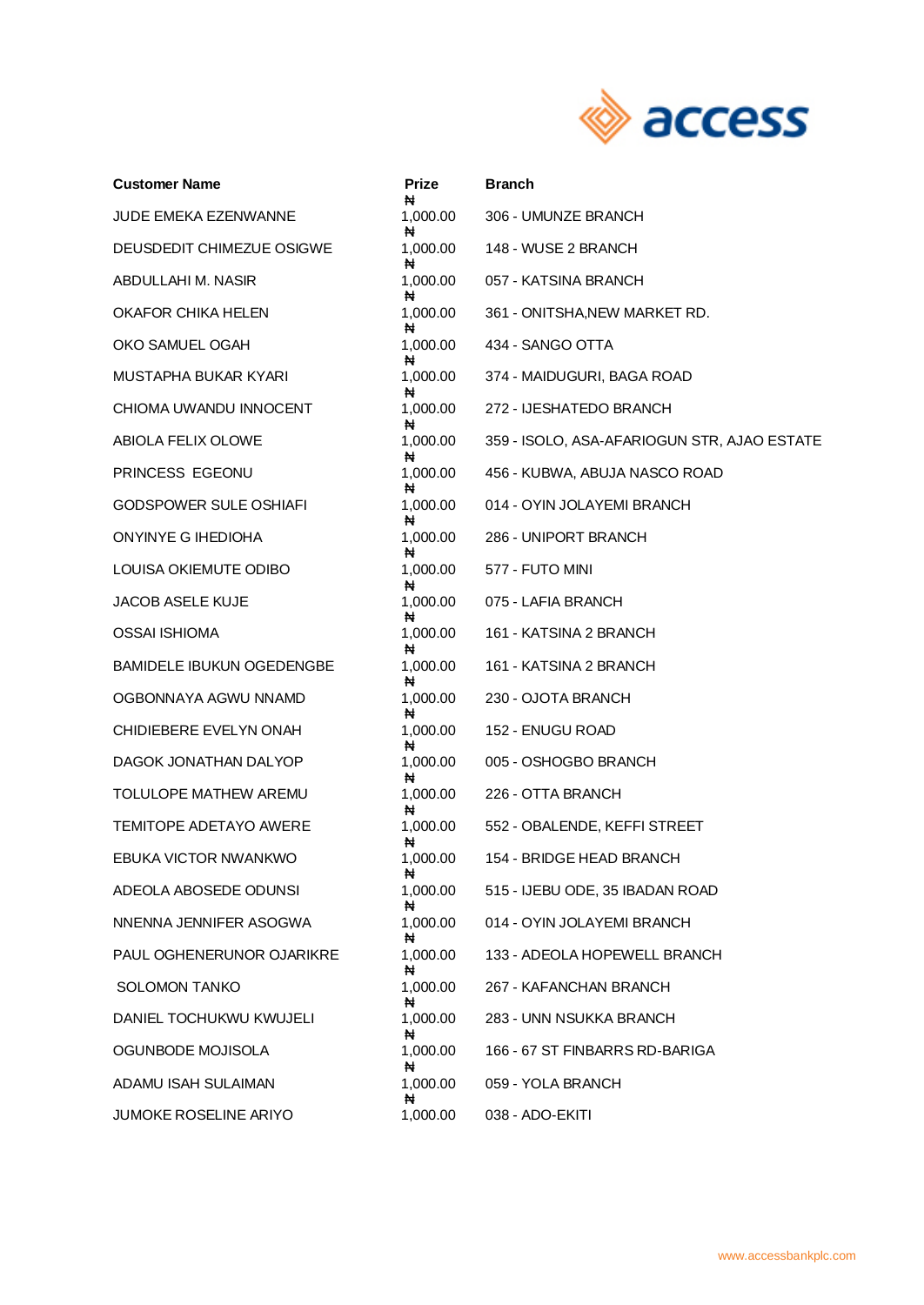

| <b>SOLOMON Nil OKWUNWA</b>                   | ₩<br>1,000.00      | 014 - OYIN JOLAYEMI BRANCH             |
|----------------------------------------------|--------------------|----------------------------------------|
| RAMAT ABIDEMI SHEKONI                        | ₦<br>1,000.00      | 222 - ILE IFE BRANCH                   |
| ADEKUNLE JELIL AZEEZ                         | ₦<br>1,000.00      | 227 - OBAFEMI AWOLOWO WAY BRANCH       |
| ELOSI NKECHI IMELDA                          | ₦<br>1,000.00      | 394 - BBA LAGOS, ATIKU ABUBAKAR PLAZA  |
| AMADU SHUAIBU                                | ₦<br>1,000.00      | 096 - DUTSE BRANCH                     |
| PRECIOUS IZUCHUKWU ELLIOT                    | ₩<br>1,000.00      | 526 - UMUAHIA, IKOT - EKPENE ROAD      |
| VIVIAN UZOAMAKA IBE                          | ₦<br>1,000.00      | 476 - OWERRI WETHERAL ROAD BRANCH      |
| TAWAKALITU MURTALA                           | ₦<br>1,000.00<br>₦ | 302 - USMAN DANFODIO UNIVERSITY BRANCH |
| TALABI IKEOLUWA AKINOLA                      | 1,000.00<br>₦      | 038 - ADO-EKITI                        |
| DANIEL PETER                                 | 1,000.00<br>₩      | 139 - ADO OWO ROAD BRANCH              |
| <b>VIVIAN CHINENYE ALIAH</b>                 | 1,000.00<br>₦      | 453 - ORLU, ORLU INTERNATIONA MKT.     |
| <b>TUMBA DANIEL LEAH</b>                     | 1,000.00           | 059 - YOLA BRANCH                      |
| Akanji Olakunle Oluwagbenga                  | ₦<br>1,000.00<br>₦ | 337 - EPE BRANCH                       |
| <b>SHEDRACK ONIMISI EKARIFOUS</b>            | 1,000.00           | 224 - OAU ILE IFE BRANCH               |
| OPEYEMI MICHEAL ABDULLAHI                    | ₦<br>1,000.00      | 151 - IKORODU 2 BRANCH                 |
| PATIENCE OMOTIDOLOR AKPOMIEMIE               | ₩<br>1,000.00      | 499 - WARRI, OKUMAGBA AVENUE           |
| <b>GBOLAHAN IDRIS FOLORUNSHO</b>             | ₦<br>1,000.00      | 221 - RING ROAD, IBADAN BRANCH         |
| MICHAEL IYE ITUMA                            | ₦<br>1,000.00      | 168 - ABAKALIKI BRANCH 1               |
| <b>FUHAD AKONNI SHONIBARE</b>                | ₦<br>1,000.00<br>₦ | 225 - SATELLITE TOWN BRANCH            |
| AARON EJEH ADIKWU                            | 1,000.00<br>₦      | 614 - ZARIA MINI                       |
| OLUWAFEMI ISREAL IGBEKELE                    | 1,000.00<br>₦      | 054 - IWO ROAD IBADAN BRANCH           |
| <b>BALOGUN KABIRU</b>                        | 1,000.00<br>₦      | 088 - OGBA BRANCH                      |
| PRECIOUS NNENNA IDAM<br><b>GODWIN NNAMDI</b> | 1,000.00<br>₦      | 364 - PH, 222 IKWERRE ROAD             |
| CHUKWUKELUAMULUE                             | 1,000.00<br>₦      | 420 - AWKA, AZIKIWE STREET             |
| ANYANWU CHINONYE BENEDICT                    | 1,000.00<br>₦      | 020 - ABA BRANCH                       |
| PATIENCE ONYE JOHN                           | 1,000.00<br>₦      | 256 - OKADA BRANCH                     |
| FEMI TIMOTHY OYOMI                           | 1,000.00<br>₦      | 014 - OYIN JOLAYEMI BRANCH             |
| <b>JOSHUA DANIEL KPERA</b>                   | 1,000.00<br>₦      | 430 - GARKI ABUJA, AHMADU BELLO WAY    |
| UDOCHUKWU SUNNY ONWUKA                       | 1,000.00<br>₦      | 526 - UMUAHIA, IKOT - EKPENE ROAD      |
| OKPANACHI MEDUGWU                            | 1,000.00<br>₦      | 397 - MINNA, PAIKO RD.                 |
| CHINYERE FAVOUR OFORDURU                     | 1,000.00           | 485 - OBIGBO PH, LOCATION ROAD         |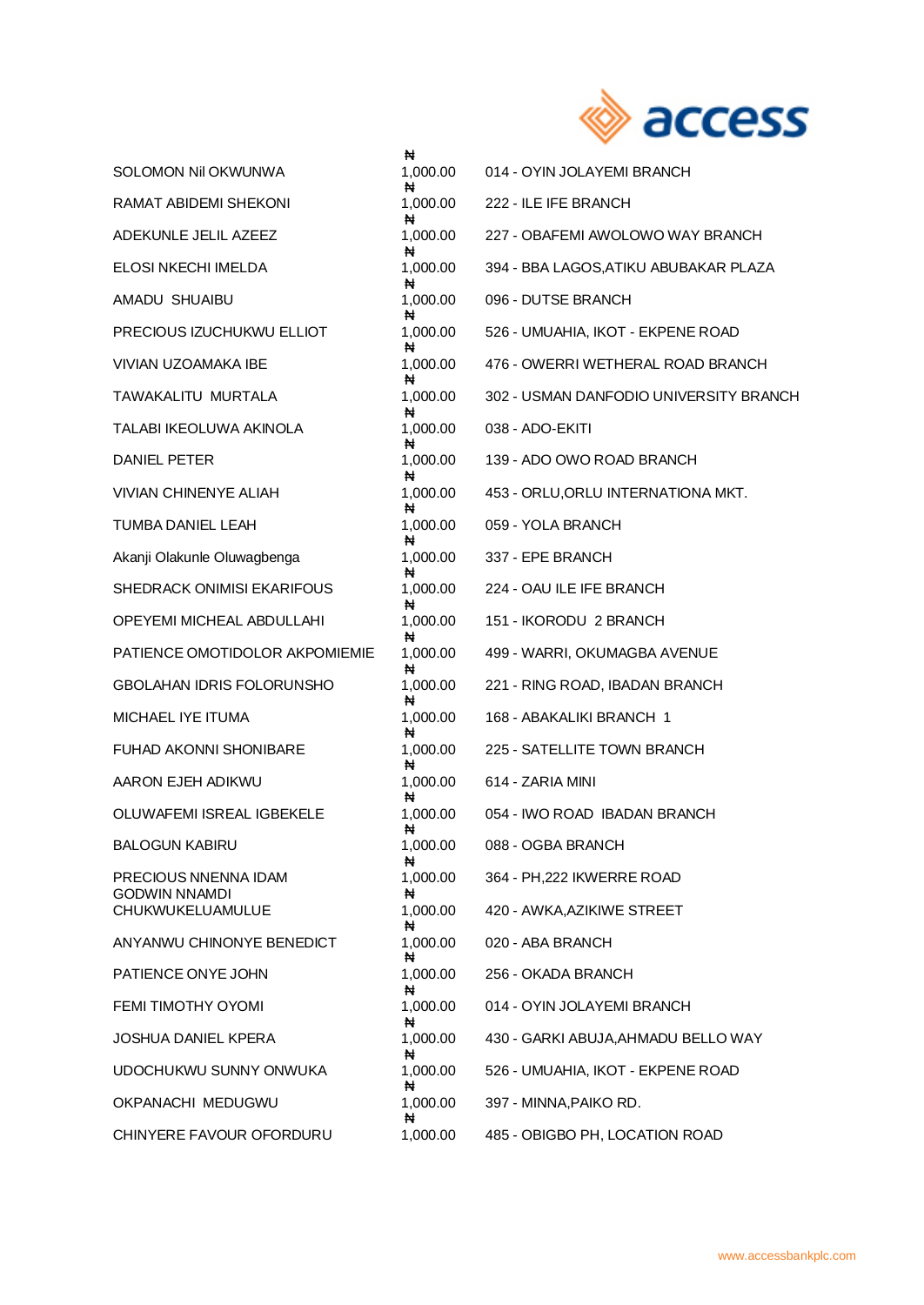

|                                                                        | ₦                         |                                                                          |
|------------------------------------------------------------------------|---------------------------|--------------------------------------------------------------------------|
| DOUGLAS SOTONYE TEKENA                                                 | 1,000.00<br>₦             | 416 - PH,50 IKWERRE ROAD                                                 |
| <b>CHIMA ELVIS OKEREKE</b>                                             | 1,000.00<br>₦             | 500 - ORJI, OKIGWE ROAD                                                  |
| <b>STANLEY STEVEN</b><br>OMOFOLARIN BABAGBEMINIYI<br><b>OSOTIMEHIN</b> | 1,000.00<br>₩<br>1,000.00 | 520 - OKIGWE BRANCH<br>395 - WUSE II ABUJA, ADETOKUNBO ADEMOLA<br>CRESC. |
| <b>LOCAL GOVERNMENT PENSION</b>                                        | ₦<br>1,000.00             | 145 - MISSION ROAD BRANCH                                                |
| <b>MARY DANIEL EKPENYONG</b>                                           | ₦<br>1,000.00             | 150 - IKOT EKPENE BRANCH                                                 |
| <b>IBRAHIM AMINU</b>                                                   | ₦<br>1,000.00             | 262 - A2 AHMADU BELLO WAY BRANCH                                         |
| ASIEGBU KALU AGBARA                                                    | ₦<br>1,000.00             | 393 - UMUAHIA, LIBRARY AVENUE                                            |
| CYRIL GODCHILD N EZE                                                   | ₦<br>1,000.00<br>₦        | 319 - DURUMI BRANCH                                                      |
| <b>ISAAC KUNDUSHIMA VAATYOUGH</b>                                      | 1,000.00<br>₦             | 561 - LIFE CAMP ABUJA, JABI-KARMO ROAD                                   |
| CHUKWUEZUGO VICTOR ENYEM                                               | 1,000.00<br>₦             | 224 - OAU ILE IFE BRANCH                                                 |
| TEMILOLUWA OYEWOLA OYEWO                                               | 1,000.00<br>₦             | 156 - TEJUOSHO BRANCH                                                    |
| <b>SUNDAY EMMANUEL</b>                                                 | 1,000.00<br>₦             | 477 - ZARIA, KADUNA ROAD                                                 |
| CYNTHIA OGEDEGBE                                                       | 1,000.00<br>₩             | 456 - KUBWA, ABUJA NASCO ROAD                                            |
| MARTINS CHINKA EMENYE                                                  | 1,000.00                  | 281 - ENUGU STATE UNIVERSITY BRANCH                                      |
| CHINENYE LILIAN NJOKU                                                  | ₦<br>1,000.00             | 028 - ONITSHA BRANCH                                                     |
| ADAMU AMINU                                                            | ₦<br>1,000.00             | 604 - KETU MINI                                                          |
| <b>GERALD UCHECHUKWU EJEKARU</b>                                       | ₦<br>1,000.00<br>₦        | 500 - ORJI, OKIGWE ROAD                                                  |
| <b>GOODSEED AHUNNA AMADI</b>                                           | 1,000.00                  | 020 - ABA BRANCH                                                         |
| <b>JUBRIL OLAMIDE DAUDA</b>                                            | ₦<br>1,000.00             | 312 - IDIMU BRANCH                                                       |
| <b>FATIMA INUSA</b>                                                    | ₦<br>1,000.00             | 267 - KAFANCHAN BRANCH                                                   |
| <b>IKECHUKWU KALU AGWU</b>                                             | ₦<br>1,000.00             | 023 - WARRI BRANCH                                                       |
| USMAN YAHAYA MOHAMMED                                                  | ₦<br>1,000.00             | 444 - GOMBE, BIU RD                                                      |
| AINA RUKAYAT LOLA                                                      | ₦<br>1,000.00             | 232 - NNAMDI AZIKWE STREET IDUMOTA<br><b>BRANCH</b>                      |
| FRANKLIN UCHECHUKWU AMAECHI                                            | ₦<br>1,000.00             | 058 - OWERRI BRANCH                                                      |
| <b>JAMES BONIFACE</b>                                                  | ₦<br>1,000.00             | 030 - BENIN BRANCH                                                       |
| AYOOLA TAIWO AKINYELE                                                  | ₦<br>1,000.00             | 224 - OAU ILE IFE BRANCH                                                 |
| <b>IBRAHIM ABDULLAHI</b>                                               | ₦<br>1,000.00             | 322 - MINNA 2 BRANCH                                                     |
| ADEYEMI A BASHIRU                                                      | ₦<br>1,000.00             | 035 - MAIDUGURI                                                          |
| VICTORY UZOMA                                                          | ₦<br>1,000.00             | 448 - JAJI, JAJI MILITARY CANTONMENT                                     |
| SUCCESS EWERE EFAMEHULE                                                | ₦<br>1,000.00             | 535 - CALABAR, MAYNE AVENUE                                              |